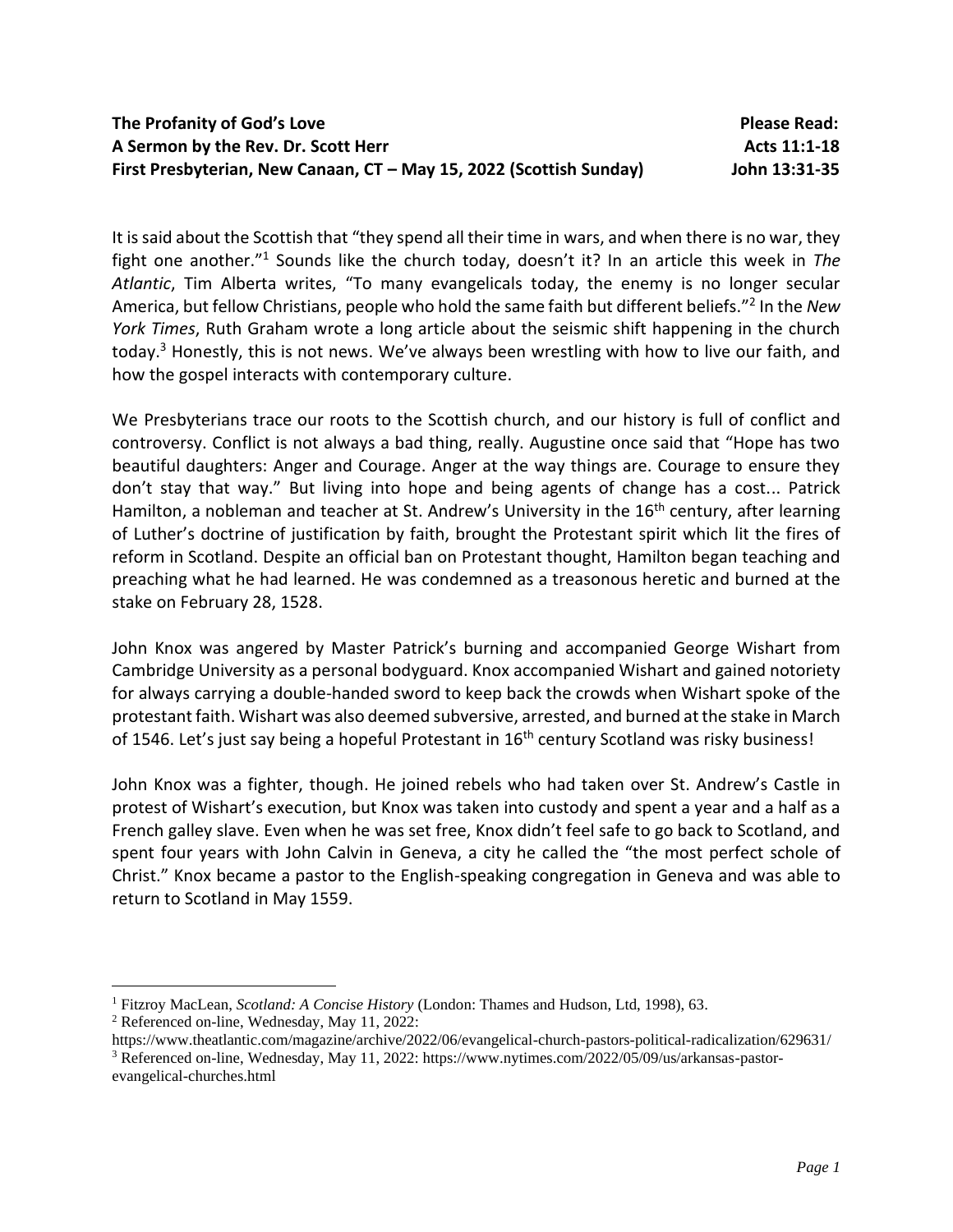Reforms continued as Knox and five other clergy were invited by the Scottish Parliament to write the Scots Confession which is included in our Book of Confessions. Knox expanded the marks of the true church. Calvin taught that there were two marks by which the true church shall be determined from the false, that being "the true preaching of the Word of God and the right administration of the sacraments." Knox and his colleagues added the third mark of the true church, that "ecclesiastical discipline be uprightly ministered, as God's Word prescribes, whereby vice is repressed and virtue nourished."<sup>4</sup> Like every reformer, Knox had his weaknesses, and throughout his ministry, he called for the death of Mary, Queen of Scots, publicly expressing his approval of murder, "always provided it was for the right motives."<sup>5</sup>

I share some of this history of our Presbyterian Scottish origins for two reasons. The first is to confess that we are a fractious bunch, but we come by it honestly! Secondly, Scottish Presbyterianism has been called the "mother" of all Presbyterian churches because although we may be a cantankerous lot at times, we are not shy to take on important issues of justice and oppression. That's part of our tradition and part of our history. Knox was a political activist par excellence. There were 12 Presbyterians who signed the Declaration of Independence in this country, encouraged by John Witherspoon, Scottish clergyman and President of Princeton Seminary, the only clergy to sign the Declaration of Independence. King George III actually referred to the revolutionary war here as "the Presbyterian Rebellion."

Today we celebrated the "Kirkin' o' the Tartans." This tradition comes from a period of oppression and liberation in Scotland. In the 18<sup>th</sup> century, after the defeat of Bonnie Prince Charlie at the Battle of Culloden in 1745, the wearing of tartans and clan association was outlawed, an oppressive period that lasted for forty years. In 1785 the laws were relaxed, and the wearing of tartans was again made legal.

Tartans are the symbol of different family clans, and to be able to wear your tartan is a matter of pride. I'm actually wearing a kilt loaned to me by Peggy Hooker. Her husband, George Hooker wore this kilt, and his father wore it before him. In fact, Peggy's father-in-law who was from Glasgow, wore this kilt when he served as part of The Highland Light Infantry in World War I.

It's interesting to me that while each clan has a distinctive tartan, the clergy did not wear a family tartan, but had a tartan reserved only for clergy, as clergy were not to serve just one family or clan but called to serve *all* clans.

Which brings us to our lessons today and why we are actually celebrating our Scottish Heritage Sunday. The tartans are a symbol of part of our Presbyterian ethnic and cultural heritage, first for those of you who have Scottish heritage, but also for those of us who have other ethnic, racial

<sup>4</sup> *The Constitution of the Presbyterian Church (U.S.A.), Part I: Book of Confessions* (Louisville, KY: The Office of the General Assembly, 1999), 19.

<sup>5</sup> MacLean, 85.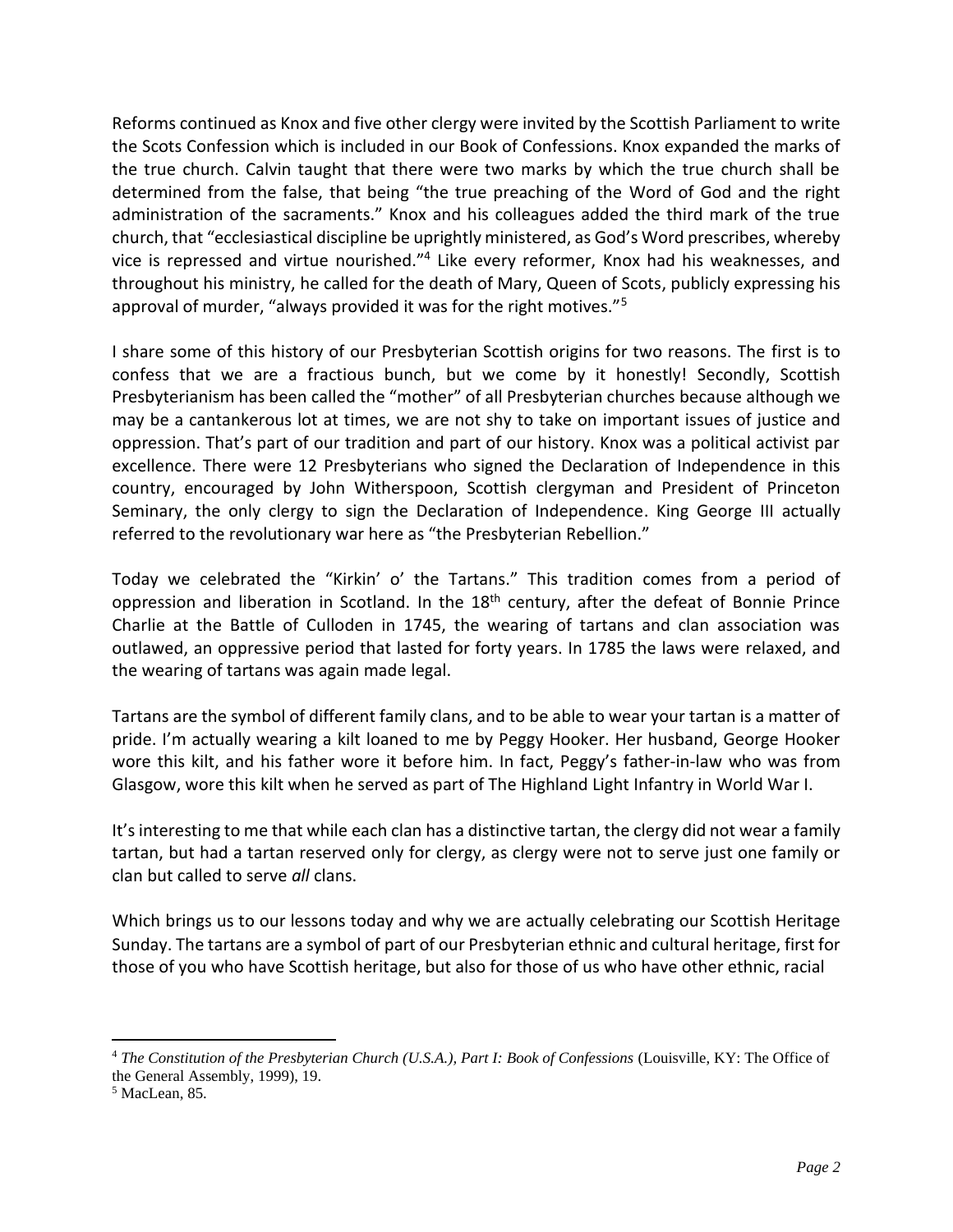and cultural heritage. It's a day for us to think about how God loves us *all*, but also calls us all to be agents of change. Jaroslov Pelican once commented that "Tradition is the living faith of the dead, and traditionalism is the dead faith of the living." We are all called to celebrate the living faith of our ancestors and to live forward in a way that gives life and liberty for all. I'm Swiss, and my family history is Mennonite. Some of you here come from Methodist or other protestant backgrounds. Not a few of you are from the Roman Catholic tradition. Some of you have European heritage, and some of you have African heritage. Some of you have Asian or Latin heritage. The point is, God loves us all and calls us to love our neighbors, even our enemies.

In the Acts passage, Peter was accused by his Jewish critics of eating with a gentile. You'll remember that the prayer of the more traditional Jewish male was "thank God I'm not a slave, a gentile or a woman." Pretty offensive, but it was not OK for the religious folk of Jesus' day to sit at table with a someone who was not Jewish. But the vision for Peter to do this was given by God. God called Peter to go to Cornelius' house, a Roman military officer, and to eat with him, and to eat food that for all of Peter's life he had been told was not "clean" to eat.

Peter heard God saying to him, three times, which means I think God means to be heard on this: "What God has made clean, you must not call profane." This Greek word translated as profane here can most simply be translated as "common," but can also be translated "unholy" or "profane." The word profane comes from the Latin *profanus* which means "outside the temple."

This was God's way of saying to the followers of Jesus, "There is no one outside of my love, and you shall not limit your love to those things that have traditionally been inside the temple, but you shall love everyone!" Cornelius, ironically, a military commander in the Roman army, is thought to be the first gentile convert...

Last weekend, I was privileged to be able to take a couple days of retreat at Trinity Wallstreet's camp up in West Cornwall to hear talks by Diana Butler Bass based on her recent book, *Freeing Jesus*... Her book was inspired by an event that happened to her at the National Cathedral in Washington. She was praying in the Chapel of the Holy Spirit that has a rather large and colorful image of Jesus on the wall. She was having a tough day and so just wanted to go to a quiet place to pray. She knelt down in the silence of the cathedral and after a few moments, she heard a voice, "Get me out of here!" She looked around thinking that someone was in the chapel was with her. But no one was there. And so she bowed her head to pray again. But again the voice came, "Get me out of here!" She wondered, "Is that you, Jesus?" A third time she heard the voice, "Get me out of here!" She got up and went home, disturbed. She didn't tell anyone but her husband about the incident but realized that this experience had meaning for the larger church.

I would agree with her. We in the church have over the centuries largely domesticated Jesus and tried to house-train him. Of course, Jesus isn't in need of freeing from us. But we need to be set free from the reduced and manageable exclusivist Jesus we have settled with for so long. As we read in the Acts text, Jesus knows no limits, no boundaries of ethnicity, religion, gender or race. We are called to love as he loved, and that includes loving even those who are different from us, even those we call enemies.